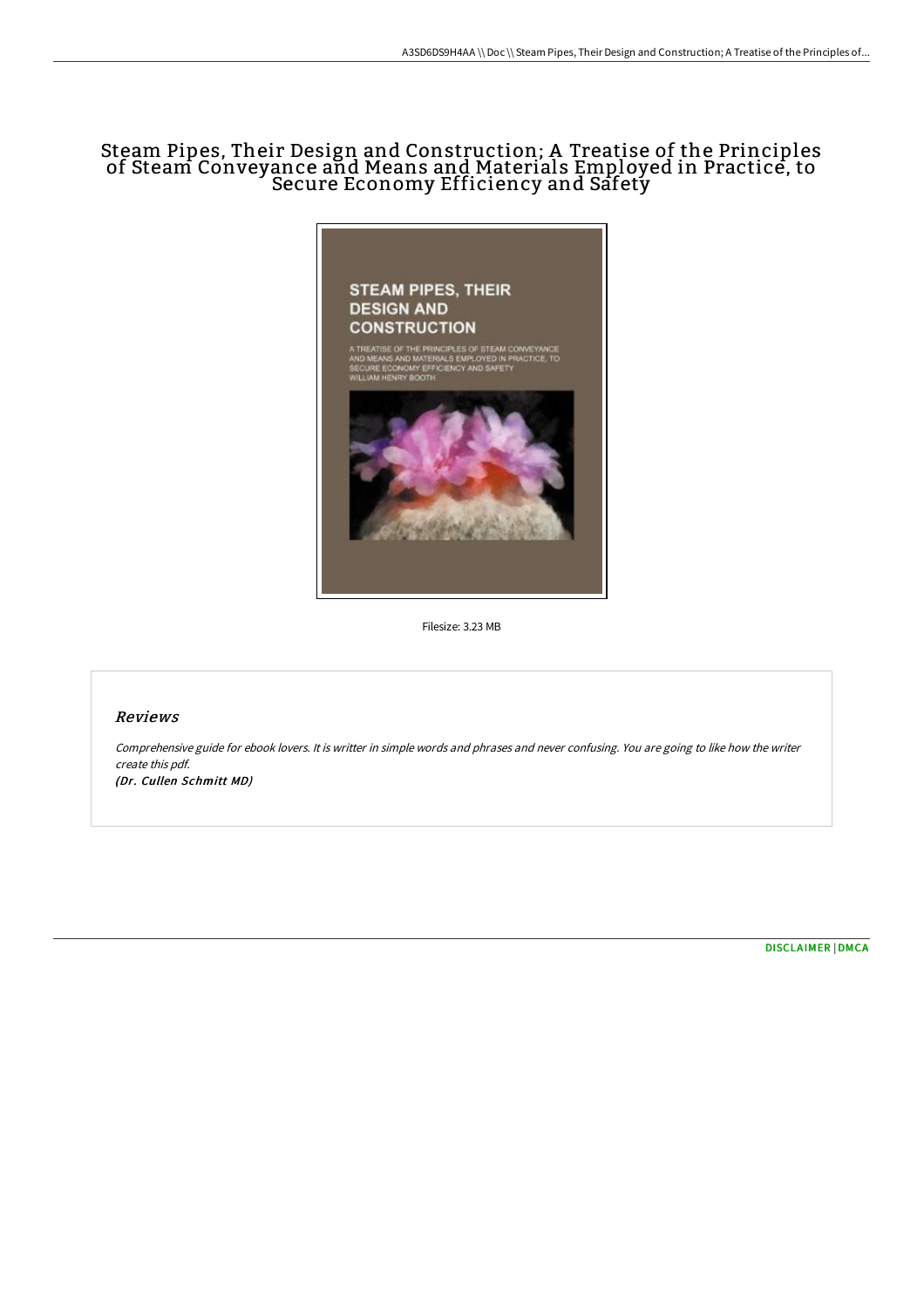### STEAM PIPES, THEIR DESIGN AND CONSTRUCTION; A TREATISE OF THE PRINCIPLES OF STEAM CONVEYANCE AND MEANS AND MATERIALS EMPLOYED IN PRACTICE, TO SECURE ECONOMY EFFICIENCY AND SAFETY



To get Steam Pipes, Their Design and Construction; A Treatise of the Principles of Steam Conveyance and Means and Materials Employed in Practice, to Secure Economy Efficiency and Safety eBook, remember to follow the link listed below and save the ebook or get access to additional information which are highly relevant to STEAM PIPES, THEIR DESIGN AND CONSTRUCTION; A TREATISE OF THE PRINCIPLES OF STEAM CONVEYANCE AND MEANS AND MATERIALS EMPLOYED IN PRACTICE, TO SECURE ECONOMY EFFICIENCY AND SAFETY ebook.

Rarebooksclub.com, United States, 2012. Paperback. Book Condition: New. 246 x 189 mm. Language: English . Brand New Book \*\*\*\*\* Print on Demand \*\*\*\*\*.This historic book may have numerous typos and missing text. Purchasers can download a free scanned copy of the original book (without typos) from the publisher. Not indexed. Not illustrated. 1906 Excerpt: .the engine. In addition to this, the question of elasticity must also be fully considered. No absolute fixed plan can be given, because the system must be varied to fit the boilers and their position relative to the engine. In a bank of Lancashire boilers, when the steam outlet is central, the valve is sometimes placed directly upon the mounting block, and the steam branch curves out from one side by a quarterround bend, and thence proceeds to the rear of the boiler at a height but little above the crown of the boiler, avoiding the manhole because of the lateral 1 See Manchester Steam Users Association. Memorandum by Chief Engineer, June4 1901. bend. Without this bend the pipe would be inconveniently close to the manhole cover, and for this case the vertical branch is employed, the valve being high up and upside down (see p. 120). The horizontal branch connects to the steam main, which is supported by hangers, or by brackets, on the rear wall. The branch pipes from the boilers may enter on the side of the main, or by a downward bend. The length of these branches, often 15 to 20 feet, combined with the length of the vertical pipe, suffice to afford sufficient elasticity to take up stresses of expansion. Ranges of Lancashire boilers have frequently been fitted with steam main closely attached to the side outlets of the stop valves. This is an arrangement which provides too little elasticity and...

Read Steam Pipes, Their Design and [Construction;](http://www.bookdirs.com/steam-pipes-their-design-and-construction-a-trea-1.html) A Treatise of the Principles of Steam Conveyance and Means and Materials Employed in Practice, to Secure Economy Efficiency and Safety Online

Download PDF Steam Pipes, Their Design and [Construction;](http://www.bookdirs.com/steam-pipes-their-design-and-construction-a-trea-1.html) A Treatise of the Principles of Steam Conveyance and Means and Materials Employed in Practice, to Secure Economy Efficiency and Safety